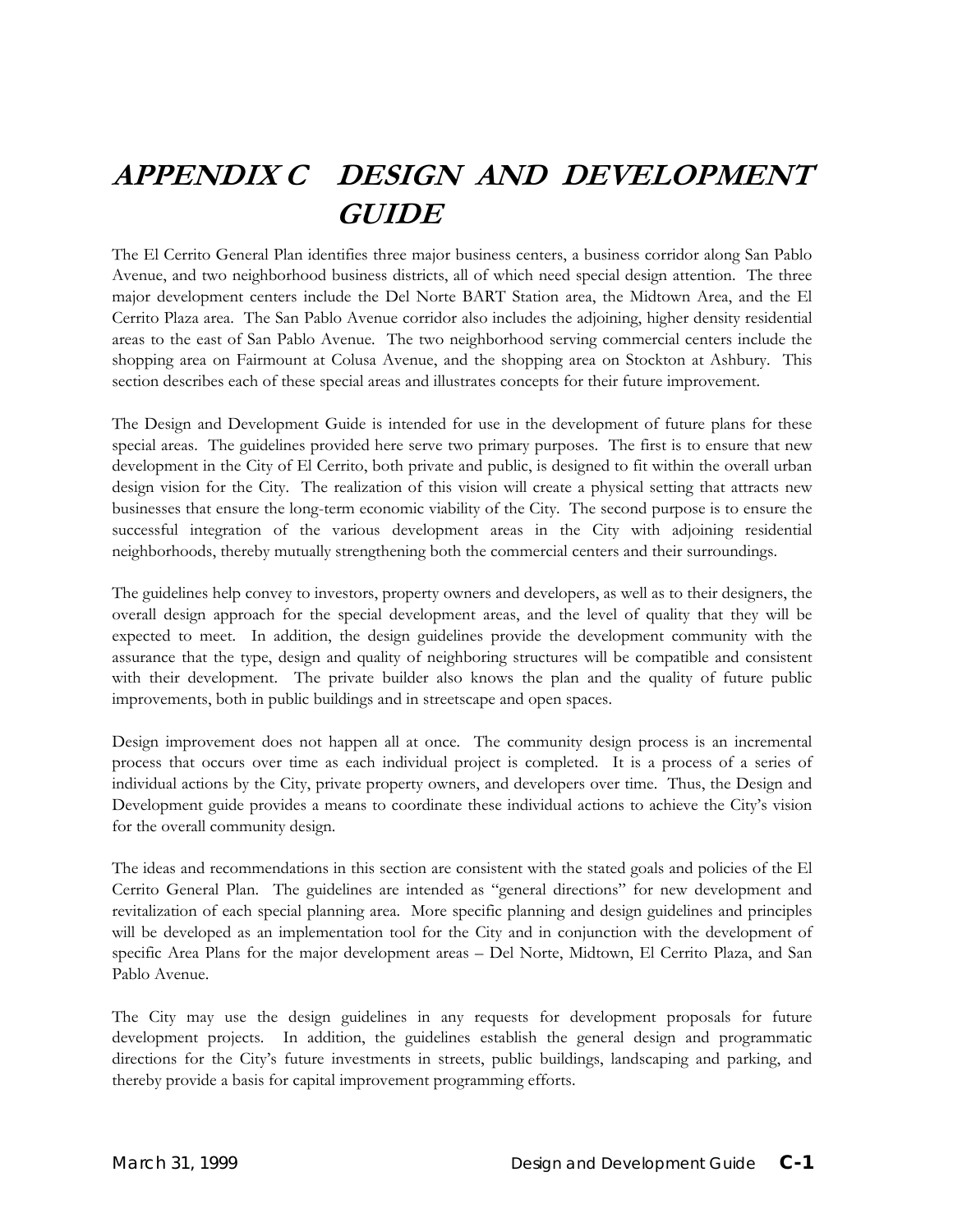### **Design Details for Major Development Centers**

The following design guidelines apply to the major development centers at the Del Norte BART Area, El Cerrito Plaza Area, and Midtown Area:

#### **Design Details**

- Streetscape improvements will provide enhanced pedestrian spaces along the major commercial frontages, including decorative sidewalks, street trees, pedestrian-scaled lighting, benches and other pedestrian amenities.
- Buildings adjacent to pedestrian routes, San Pablo Avenue, Kearny Street (Midtown Area), and the Ohlone Greenway, should be sited and designed to produce well-defined pedestrian spaces on a human scale. Building facades should provide windows, doorways, entries, outdoor patios and recreation spaces opening onto the greenway with appropriate lighting to increase safety and activity along the trail.
- Building design and character should allow for a diversity of styles integrated with the use of common design elements. Common design elements include use of common building materials; consistent landscaping and streetscape components; application of general rules insuring consistency in the heights, bulk, and siting of individual buildings; creation of continuous street frontage at the back of sidewalks; and use of storefront windows, awnings, and entries along commercial streets.
- Use of building materials can vary according to the building height and scale. In order to create a more human scale at the street level, commercial buildings should use brick, masonry, granite, decorative concrete, or marble on the ground floor levels to help accentuate the pedestrian oriented commercial frontages.
- Building design should avoid the use of large expanses of glass, mirrored glass, and undifferentiated steel and concrete facades. Windows, doorways, and entries, balconies and overhangs can be used as architectural elements to create greater variety and a more human scale in building facades.
- Building materials consistent with a more urban place are encouraged such as brick, granite, concrete, marble, tiles, and decorative block.
- Buildings should avoid featureless, monumental, large scale massing with unarticulated building surfaces. Buildings should be designed to suggest a more ornamented building facade. The landscape of the area should be scaled to the person, not the car, suggesting a more intimate urban character.
- Corner sites provide opportunities for landmark building elements to be incorporated into the building design and site layout. Landmark elements may include towers, unique roof shapes, unique façade treatments, and taller buildings at the corners and at major building entries that help to visually identify the area from San Pablo Avenue.
- Building signage should adequately convey directional information needed by motorists and pedestrians, provide sufficient business identification, and reflect the character and scale of pedestrian areas. Large outdoor advertising signs should not be permitted.
- All outdoor storage areas should be located away from major pedestrian streets and screen from view with decorative fencing and landscaping.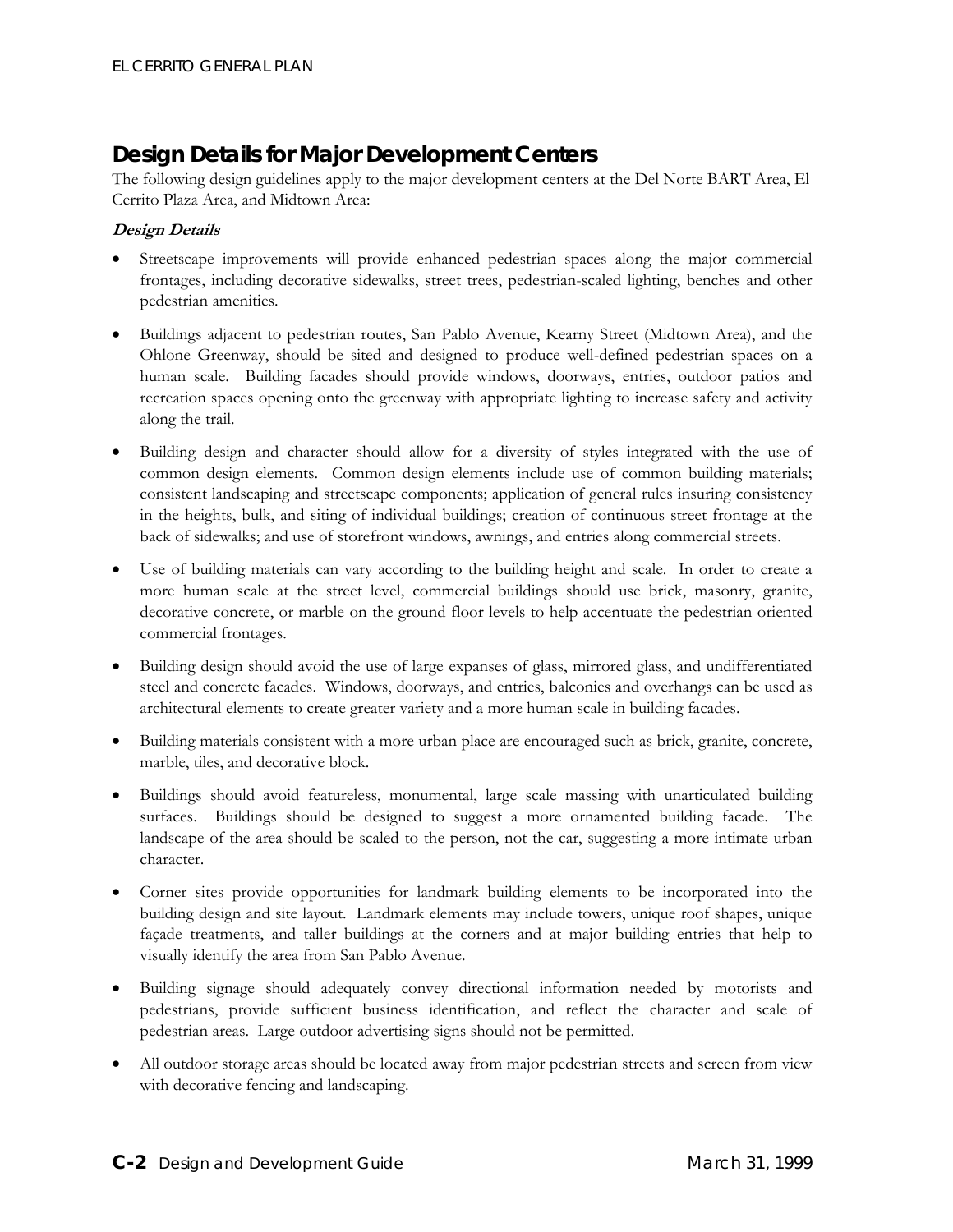# **Del Norte BART Area**

The Del Norte BART area is a major transportation hub, with links to BART and its commuter parking lot, the Interstate 80 and I-580 interchanges, and San Pablo Avenue. Recent improvements along I-80 and I-580 provide direct access to the area and the BART parking lots from freeway HOV lanes and an exclusive freeway off ramp. The confluence of these major transportation systems has impacted the congested San Pablo Avenue and local residential neighborhoods. While traffic congestion is a major issue, the area's strategic location also provides a great opportunity for future development of the site.

The Del Norte BART station area contains of a mix of newer, community and regional-serving, retail facilities, and a number of underutilized and vacant sites. In addition, the area contains a new mixed-use retail and housing complex, Del Norte Plaza, near the BART station.

# *Future Development Concept*

While it will continue to be a challenge to facilitate the movement of people across San Pablo Avenue, the Del Norte area has the potential to take advantage of its significant regional role as a major transportation hub in West Contra Costa County. The Del Norte Area is envisioned as a major concentrated regional, mixed-use center for regional offices, commercial, and residential uses, taking advantage of its proximity to the BART station and I-80. Future uses are envisioned to evolve over time from big-box, auto oriented retail uses to more intense, mixed-use office and specialty commercial uses.

The area will be designed to be more pedestrian friendly, with stronger pedestrian connections to the BART station. An outdoor public plaza or gathering place surrounded by ground floor retail uses, cafes and restaurants will provide an inviting and active place for local residents and office workers in the area.

# *Design Guidelines*

The design guidelines presented below are based in part on the assumption that at some future time, development will take place on all or portions of BART's surface parking lots (if alternate parking arrangements are made, or if the demand for BART parking is reduced).

#### **Land Use and Site Organization**

- The future development should consist of a concentration of mixed uses, including regional, hightech offices and retail uses, and residential development oriented to take advantage of the area's proximity to the Del Norte BART station.
- Major mixed-use office developments will be concentrated along San Pablo Avenue, including offices for major high-tech office employers, smaller entrepreneurial businesses, professionals, and banks and financial service industries.
- Retail uses that provide services and goods for offices and local residents should be provided on the ground floor of new projects, opening onto wide pedestrian friendly sidewalks, public spaces, and plazas.
- Residential uses are allowed on upper levels of mixed-use projects on the east side of San Pablo Avenue. Residential uses east of San Pablo Avenue (to the BART tracks) should be allowed at a density of up to 45 dwelling units/acre, with ground-floor retail activity and active pedestrian friendly streets, sidewalks, and plaza spaces.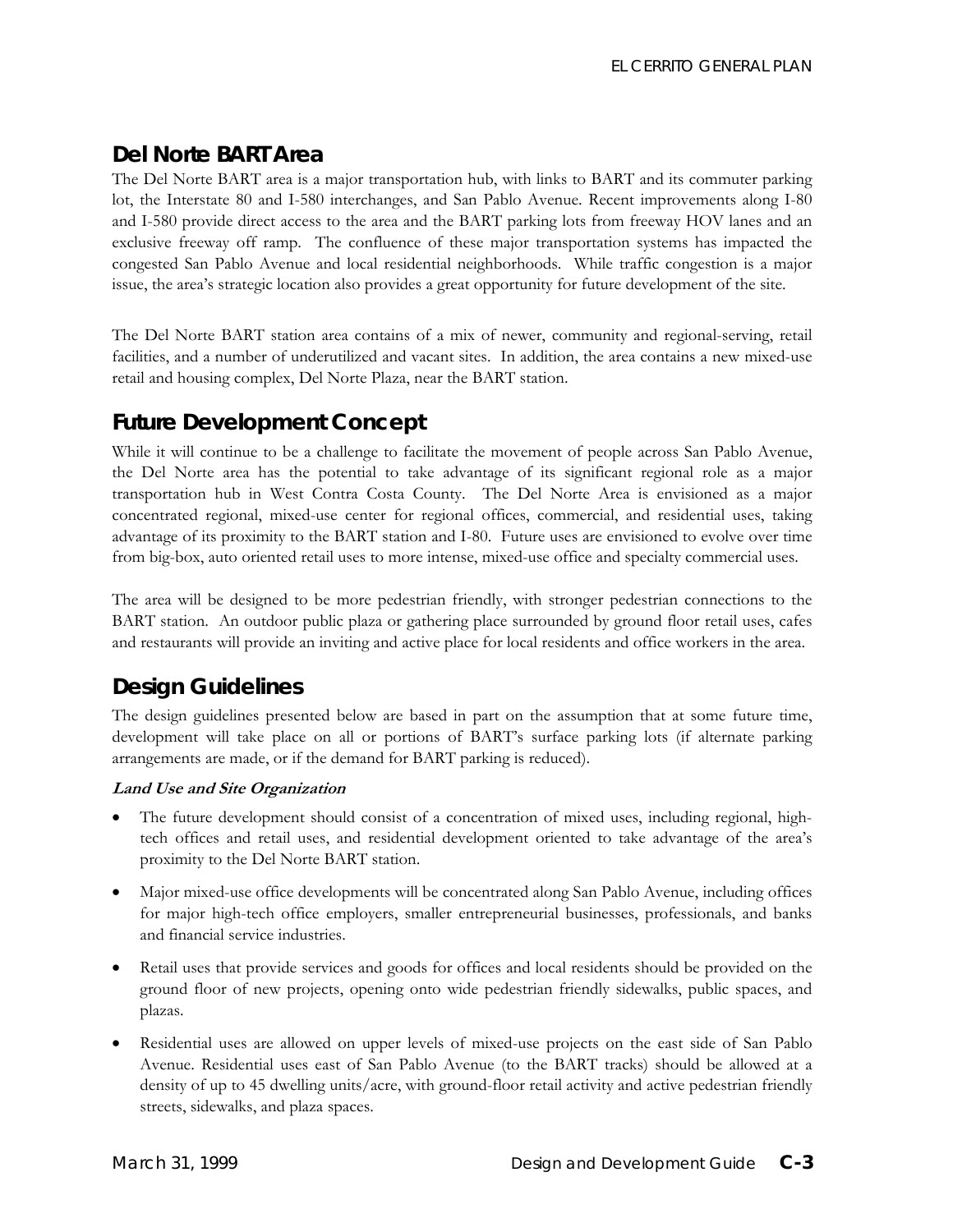- Residential uses could be developed on the existing surface BART parking lots east of the BART tracks with medium density housing and designed in keeping with the scale and character of adjacent residential uses.
- Higher intensity commercial development (offices and retail uses) is envisioned on the west side of San Pablo Avenue with improved auto access to parking structures from I-80.
- Additional BART parking may be provided adjacent to I-80, west of San Pablo Avenue with more direct pedestrian connections across San Pablo Avenue to the Del Norte BART Station.

#### **Transportation and Circulation**

The Del Norte Area will continue to be a major transportation hub in West Contra Costa County, providing major commuter links to BART from I-80 and surrounding cities. Major transportation and circulation improvements will consist of improving pedestrian connections throughout the area, across San Pablo Avenue and to the BART station.

- Existing streets should be improved as necessary to provide for efficient, safe and attractive vehicular circulation around the area and access to major users and BART parking.
- Regional users should be discouraged from parking in neighboring residential neighborhoods.
- Through traffic should be discouraged from using neighboring residential streets.
- Bus access and drop-off areas will be maintained and improved in and around the BART station to enhance the pedestrian connections to surrounding developments and across San Pablo Avenue.
- If financially feasible, a grade-separated pedestrian crossing (bridge or tunnel) should be provided across San Pablo Avenue at Cutting Boulevard.
- In higher intensity developments, parking shall be provided in parking structures either above or below grade level. Ground floor levels of parking structures should provide for retail uses adjacent to commercial streets – San Pablo Avenue, Cutting Boulevard, Hill Street and Potrero Avenue.
- Surface parking should be located to the side and rear of development sites to maintain a continuous building face along San Pablo Avenue.
- Within the Del Norte BART area, pedestrian access to and from the BART station and surrounding development should be clearly marked with graphically emphatic crosswalk markings (such as zebra stripes, special textures, or paving treatments) and unobstructed sidewalks.

#### **Landscaping and Open Space**

- Trees along commercial streets should be carefully selected to help give distinctive character to the commercial area, to provide shade along the sidewalks, and to have an open growth pattern that avoids the hiding of storefronts and signs.
- A plaza or gathering place should be provided at the center of the area adjacent to the BART Station.
- Pedestrian improvements will provide greater access to the Ohlone Greenway from new projects along San Pablo Avenue.
- All pedestrian spaces should be well designed with shade trees and other pedestrian amenities including benches, trash cans, public art, water features, lighting, and other streetscape elements.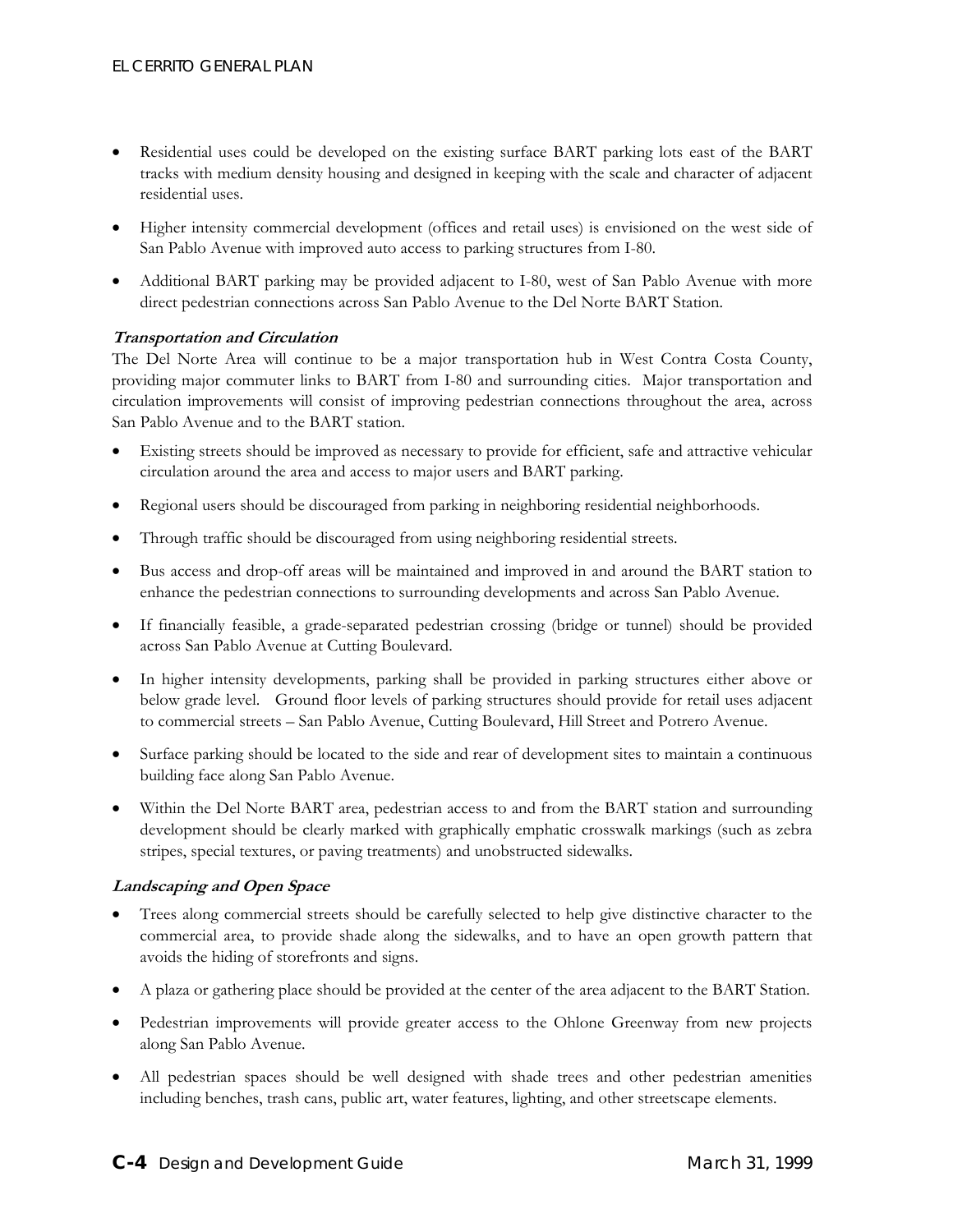#### **Building Design**

- Building heights should allow for higher intensity development in keeping with the higher development costs at transit nodes. Higher structures may also be permitted for landmark towers, steeples, and other architectural building elements that would help create more character and identity to a given project. In all cases, extraordinary heights must be balanced with their impacts on local neighborhoods and communities. Since in most communities the most memorable, and often most criticized, buildings are larger buildings, higher visual standards should be applied to the design of larger buildings.
- Building heights on the current BART parking lots, east of the BART tracks on Key Boulevard, should be limited to three stories. The appropriate development pattern would allow for reuse of the BART parking areas as medium density residential uses, such as townhouses, duplexes or small-lot residential designs consistent in design with the surrounding lower density residential neighborhoods.
- All ground floor commercial spaces should provide a minimum 60% of the building face with windows, window display areas, entries and other forms of pedestrian activity spaces adjacent to sidewalks.
- Outdoor sidewalk sales, seating, restaurants, and cafes are encouraged on all ground floor retail levels adjacent to sidewalks.
- All housing units should provide a useable outdoor patio or deck for each unit. In addition, housing projects should provide for common recreational uses such as a swimming pool, tennis court, workout gym, sauna, etc. for the use of the project's residences.

### **El Cerrito Plaza Area**

El Cerrito Plaza is a commercial center in transition. Currently the Plaza is an aging suburban mall, with large open parking lots, vacant retail space, a major grocery store and a drug store. The old mall no longer fits today's marketing strategies and is considered to be too far from I-80 to function as a large regional shopping center. The land use mix and site organization of the Plaza will most likely undergo a number of changes in the years to come. Over time, the major function of the Plaza will shift as market demands and economic development opportunities continue to grow.

Although the Plaza may no longer be viable as a regional "mall," the area has great potential for reuse and redevelopment in part because of its proximity to the Plaza BART station. The site is strategically located to serve a large segment of the East Bay. In the future, the Plaza could take advantage of its location in El Cerrito and adjacent communities as a mixed-use, transit-oriented village.

# *Future Development Concept*

The Plaza is envisioned as a future mixed-use, commercial town center with higher-end retail establishments, restaurants, and office space. The Plaza could continue to provide for community needs with an enlarged major grocery chain, drug store and medium sized department store. In addition, the Plaza area may accommodate additional office uses and upper floor residential uses. Cerrito Creek should be restored with a more generous riparian zone and additional segments opened up where possible, providing more park space, a healthy riparian habitat, and pedestrian and bicycle trails connecting to the Ohlone Greenway. The site should be organized as a pedestrian friendly town center,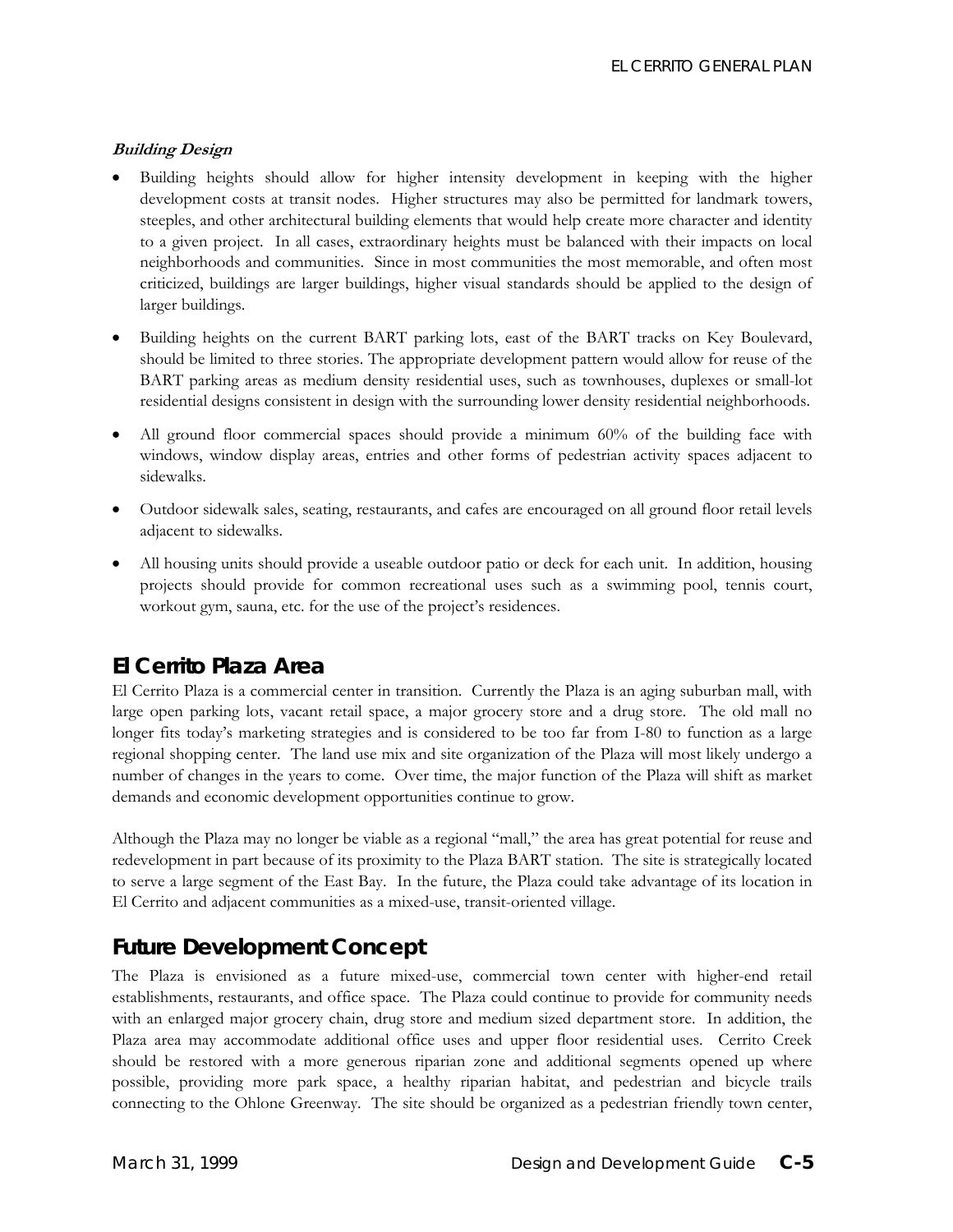with new pedestrian friendly streets with wide, tree-shaded sidewalks that have distinctive paving surfaces, seating areas, and other amenities*.* Street connections should be extended through to adjoining neighborhoods, the El Cerrito BART, Station and San Pablo Avenue. New buildings should be oriented around a new major public gathering place. This new public square, green, or plaza would be flanked with active retail spaces, cafes, restaurants, and outdoor eating.

# *Design Guidelines*

#### **Land Use and Site Organization**

- The Plaza is intended to provide for a range of local and regional commercial uses that could include a major grocery store, a drug store, a department store, specialty retail outlets and boutiques, cafes, restaurants, offices and residential units above ground floor retail uses.
- The Plaza area is envisioned as a pedestrian oriented, mixed-use town center, with ground floor retail uses and upper levels of office and residential uses.
- The Plaza should provide for a major outdoor public gathering place, square, plaza or green at the center of the commercial uses. The public gathering place should provide for active uses opening onto the public space such as outdoor eating, cafes, sidewalk sales and specialty events that encourage active use during the day and evening hours.
- Buildings should be formed around the public space to create an "outdoor room" that creates a sense of enclosure around the plaza. The public space should also provide direct access to at least one commercial street in the Plaza area to allow views onto and from the street.
- Activities, entries, public outdoor spaces, patios, and windows should open onto the Ohlone Greenway to improve the safety and security of the area and to provide for increased activity on the greenway.
- Buildings should be located fronting directly on to Fairmount and San Pablo Avenues.
- Mixed-use development of the BART parking lots west of the BART station is encouraged. Development should be linked functionally and visually to the commercial Plaza area across Fairmount Avenue, and should be designed as an attractive gateway into El Cerrito for people exiting from the BART turnstiles.
- Residential use of the BART parking lots would be permitted east of the BART station.
- Development of the BART stations assumes BART parking would be integrated into the overall development in new parking structures or in below grade parking lots.

#### **Transportation and Circulation**

- The Plaza Town Center area could be redeveloped with a new urban street pattern by extending the existing street grid connecting through the site to adjoining areas to the south and San Pablo Avenue.
- Pedestrian and bicycle connections should be provided to the surrounding neighborhoods, the BART Station, the Ohlone Greenway, and to San Pablo Avenue.
- Parking should be provided in smaller parking courts located behind commercial buildings and away from Fairmount and San Pablo Avenues.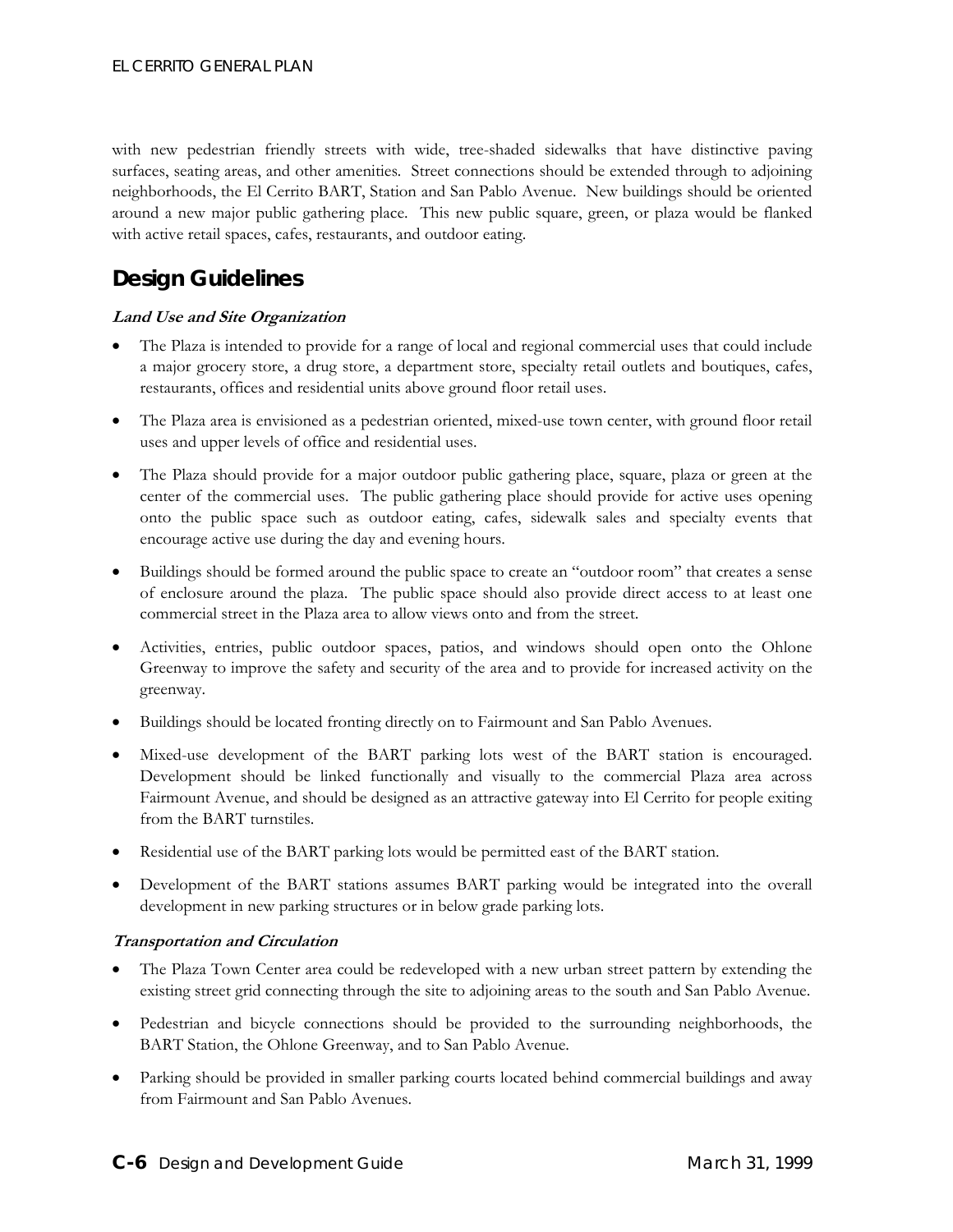• Parking structures can also be used to meet parking requirements of higher intensity development. Parking structures should include ground floor commercial activity opening onto major pedestrian oriented streets.

#### **Landscaping and Open Space**

- Landscaping in the Plaza area should create a continuous, safe and connected system of pedestrian friendly, urban streetscapes with wide sidewalks, street trees, and pedestrian amenities (benches, lighting, water fountains, public art, signs, information kiosks, etc.).
- The Plaza area should be designed to provide a large plaza or public gathering place in the center of the commercial area with pedestrian amenities to create an active and comfortable outdoor public space. Pedestrian amenities on the plaza should include public art, trees, lighting, a water fountain, benches and a variety of seating, with food and other activities that open onto the space.
- Where possible, the Cerrito Creek should be opened up to create a recreational and open space amenity for the area with trails and bike paths connecting from San Pablo Avenue and the surrounding neighborhood to the Ohlone Greenway and the commercial center.

#### **Building Design**

- New buildings should be located directly behind the sidewalk of all major streets, to create a continuous and connected building face along major pedestrian ways.
- Buildings should provide a continuous open frontage to the street with display areas, windows, entries and other pedestrian oriented activities at the ground floor. Open areas allow for views in and out of buildings along the streets and should occupy a minimum of 60% of the ground floor building frontages.
- Buildings in the Plaza area should be designed with a distinctive architectural character and create a consistent and unified them or image using similar building materials, building scale, buildings style, and other building design elements and details that tie the Plaza together as one unified whole.

### **Midtown Area**

Midtown City Center area is located in the center of El Cerrito along San Pablo Avenue. It stretches from south of Moeser to north of Manila Avenue along the east side of San Pablo Avenue to the BART tracks.

The existing land use pattern consists principally of two older community shopping centers (grocery stores and a drug store), a lumber mill, City Hall and the Public Safety Building. The shopping centers are characteristic of suburban, auto-oriented strip commercial centers with large surface parking lots along the street frontage, few trees, and buildings set back deep in the lots. The area also contains a number of vacant and underutilized sites.

### *Future Development Concept*

Modern retailing trends could make these retail centers obsolete in the near future, leaving these sites potentially available for redevelopment to higher and better uses. The Midtown area should be planned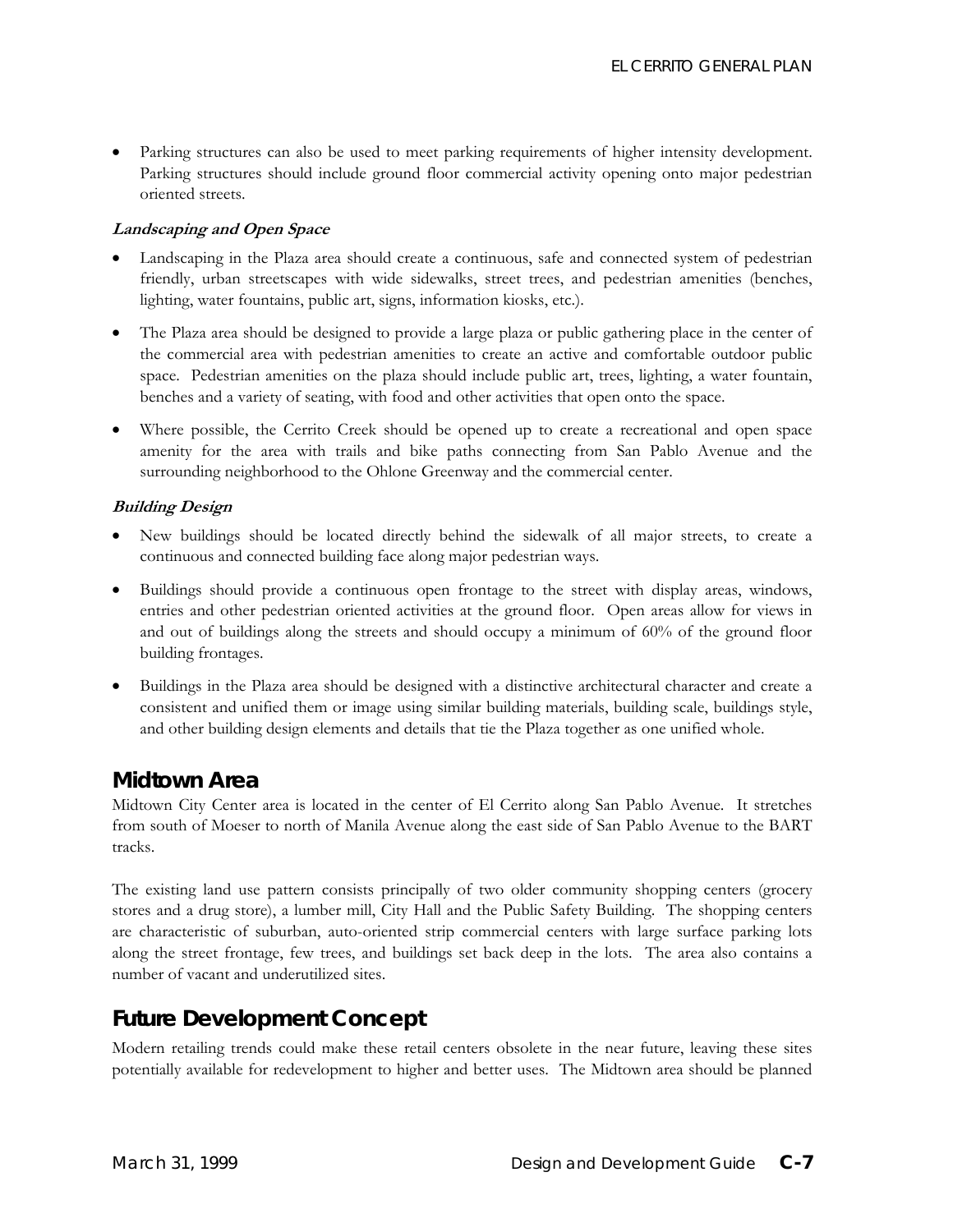and developed through the adoption of a Specific Plan for the area. The Specific Plan should outline a detailed land use, site development and circulation patterns, and implementation strategy for the area.

# *Design Guidelines*

#### **Land Use and Site Organization**

- The Midtown City Center area would allow for a mixed use, pedestrian friendly town center design with ground-floor retail uses and higher density housing and office uses above.
- The mixed-use center should be designed around a new pedestrian-oriented, "slow street" as an extension of Kearney Street through the site connecting from Moeser to Manila Avenue.
- An expanded civic center, including a new City Hall, the existing Public Safety Building, and possibly other civic activities, would be clustered at the north end of the area adjacent to the existing Public Safety Building. The civic function should include building entries and activities opening onto a public gathering place, plaza, or "green".
- Future redevelopment of the lumberyard would permit mixed-use development with higher density housing and office space above ground floor retail uses. The lumberyard sites east of the BART tracks would permit medium density housing compatible with the scale, height, and character of the adjoining residential neighborhood.
- Buildings should be designed with entries, plazas, courtyards, and activity areas opening onto the Ohlone Greenway, allowing for greater visual surveillance of activities along the trail.

#### **Circulation, Access and Parking**

- The Midtown concept envisions extending Kearny Street south from Schmidt to Moeser Lane through the existing shopping center parking lots. Kearny would be revitalized as a major pedestrian oriented, commercial street.
- Kearney Street would become the main street through the Midtown blocks with wide pedestrian oriented sidewalks, buildings close to the street, and parking placed in structures or behind or to the side of new commercial stores.
- Parking should be tucked under mixed-use development or located to the rear or side of lots in smaller well-landscaped parking courts.
- Pedestrian connections would be created mid-block through the site from the Ohlone Greenway to San Pablo Avenue.

#### **Building Design**

- Buildings should be designed to create a common image and character throughout the Midtown area through the use of common building materials, building styles, heights and other building element and details.
- Commercial spaces along San Pablo Avenue and Kearney Street should provide for openings onto the street with windows, entries, and other pedestrian oriented activity spaces allowing for views into and out of the ground floor building frontages. Openings should occupy a minimum of 60% of the ground floor of building frontages.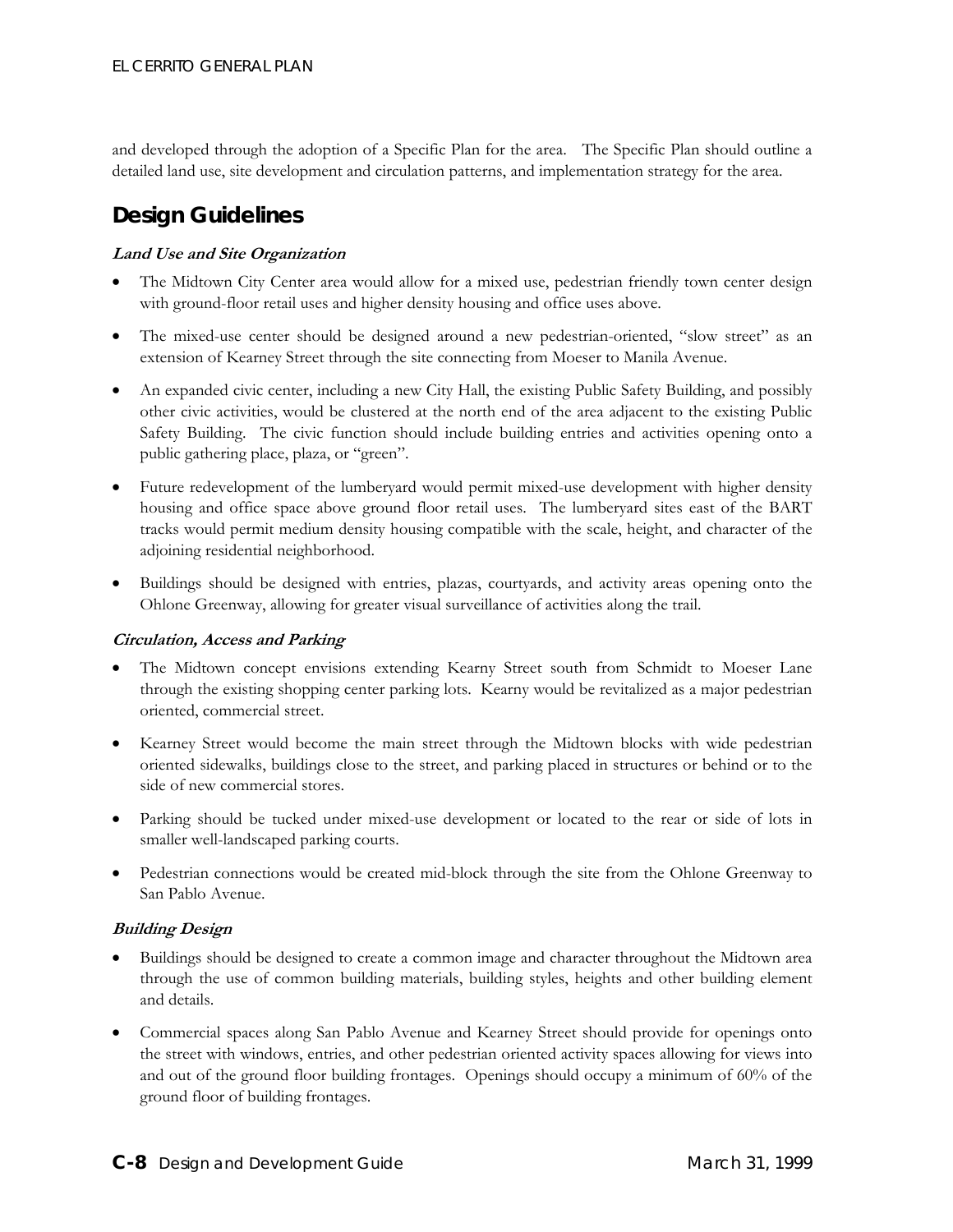- Street level building materials should use brick, masonry, granite, decorative concrete or marble to help accentuate the pedestrian oriented commercial frontages and creates a more human scale.
- Building frontages should incorporate awnings, arcade and other architectural devises that impart a sense of visual unity to the area and provide weather protection and sun shading for pedestrian shoppers.
- Buildings east of the BART tracks should reduce heights by stepping down the building form in scale with adjoining residential uses.
- Building design and character should allow for a diversity of styles integrated with use of common design elements or building styles. Common design elements include use of common building materials; consistent landscaping and streetscape components; application of general rules insuring consistency in the heights, bulk, and siting of individual buildings; creation of continuous street frontage at the back of sidewalks; and use of storefront windows, awnings, and entries along commercial streets.
- Building design should avoid the use of large expanses of glass, mirrored glass, and undifferentiated steel and concrete facades. Windows, doorways, and entries, balconies and overhangs can be used as architectural elements to create greater variety and a more human scale in building facades.
- Buildings in the Midtown Area should avoid a monumental look and instead, suggest a more subtle urban character. Buildings should be of human scale in keeping with the residential context of El Cerrito.

#### **Landscaping**

- Landscaping elements along the Kearney Street should create a strong, pedestrian friendly urban character with wide sidewalks, canopy street trees, and pedestrian amenities such as seating, public art, water features, lighting, and other street furniture.
- A public outdoor gathering place should be provided in the Midtown area adjacent to Kearny Street. This outdoor space should be designed as a plaza or town square with pedestrian amenities and retail stores, cafes and restaurants opening onto the public space.

### **San Pablo Avenue Corridor**

San Pablo Avenue is currently characteristic of an older suburban commercial strip. Although sufficient for smaller retail establishments, many of the commercial lots along San Pablo Avenue lack sufficient size or parking space to accommodate modern retail development. Many of the existing older buildings are too small, antiquated, or vacant. However, it is expected that San Pablo Avenue will continue to play a role as a major retail corridor as new developments slowly consolidate smaller lots and replace old buildings.

### *Future Development Concept*

The El Cerrito General Plan envisions creating opportunities for consolidating smaller lots and sites, and rehabilitating older sites for new office, retail and residential uses. Where appropriate, commercial and mixed-use development will expand through to adjoining streets in the rear of the San Pablo frontages. Mixed use and higher density housing can reflect and compliment the surrounding neighborhoods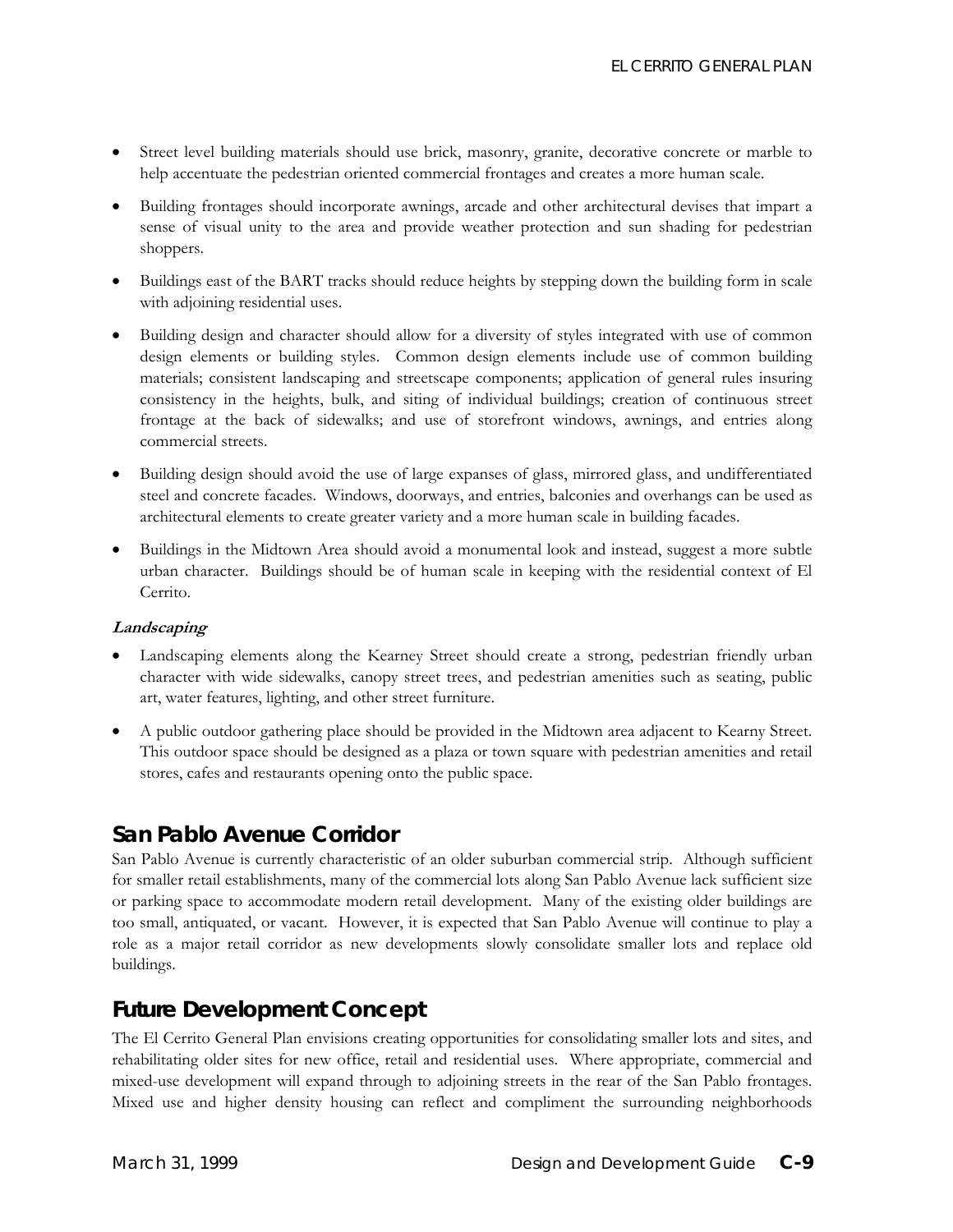through appropriate site design, building orientation, use of materials, detailing, landscaping, and site amenities. Mixed-use development has the additional benefit of creating opportunities for shared parking, thus reducing the total amount of necessary surface parking.

# *Design Guidelines*

#### **Land Use and Site Organization**

- The land use pattern along San Pablo Avenue would permit a mix of uses including retail stores, offices and mixed-use residential developments. The depth of the mixed-use commercial uses would allow for new development to extend two lots deep, east to the adjoining residential streets.
- Pedestrian friendly, mixed-use development is encouraged to extend as fingers from San Pablo Avenue along major cross-street east to the BART tracks and the Ohlone Greenway including Moeser Lane, Fairmount, Manila and Stockton Avenues. The pattern of development should be designed to complement existing surrounding neighborhoods and provide ground floor retail uses, with upper floor office and residential uses.
- New development should be designed with active pedestrian spaces opening onto the Ohlone Greenway with entries, windows, and outdoor activity areas with views into and out of the groundfloor spaces.
- Pedestrian friendly, mixed-use development is also encouraged to extend as "fingers" from San Pablo Avenue along major cross-streets east to the BART track and the Ohlone Greenway – Moeser Lane, Fairmount, Manila and Stockton Avenues. The pattern of development should be designed to complement existing surrounding neighborhoods.

#### **Circulation, Access and Parking**

- Parking and residential uses would be allowed to extend the full depth of the blocks. However, the rear of commercial buildings and commercial delivery areas should not open on to the back streets. All parking lots extending through to back streets should be heavily landscaped, well lighted, and screened from adjoining residential neighbors.
- Pedestrian friendly street improvements will contribute to the character and safety of these activity centers. These street improvements could include street trees, special lighting, decorative pedestrian walkways, and pedestrian amenities and furniture, such as seating, trashcans, fountains, phone booths, directional signs, entry landmarks, banners, and landscaping.
- New development along San Pablo should provide easy and prominent access from the street for convenience of bus patrons.

#### **Building Design**

The site layout of mixed-use development would permit residential heights to step down to the street east of San Pablo Avenue, to create a smooth transition to the adjacent lower density residential area. Entries to residences would be required from the back streets. Auto access to these residential units would also be permitted.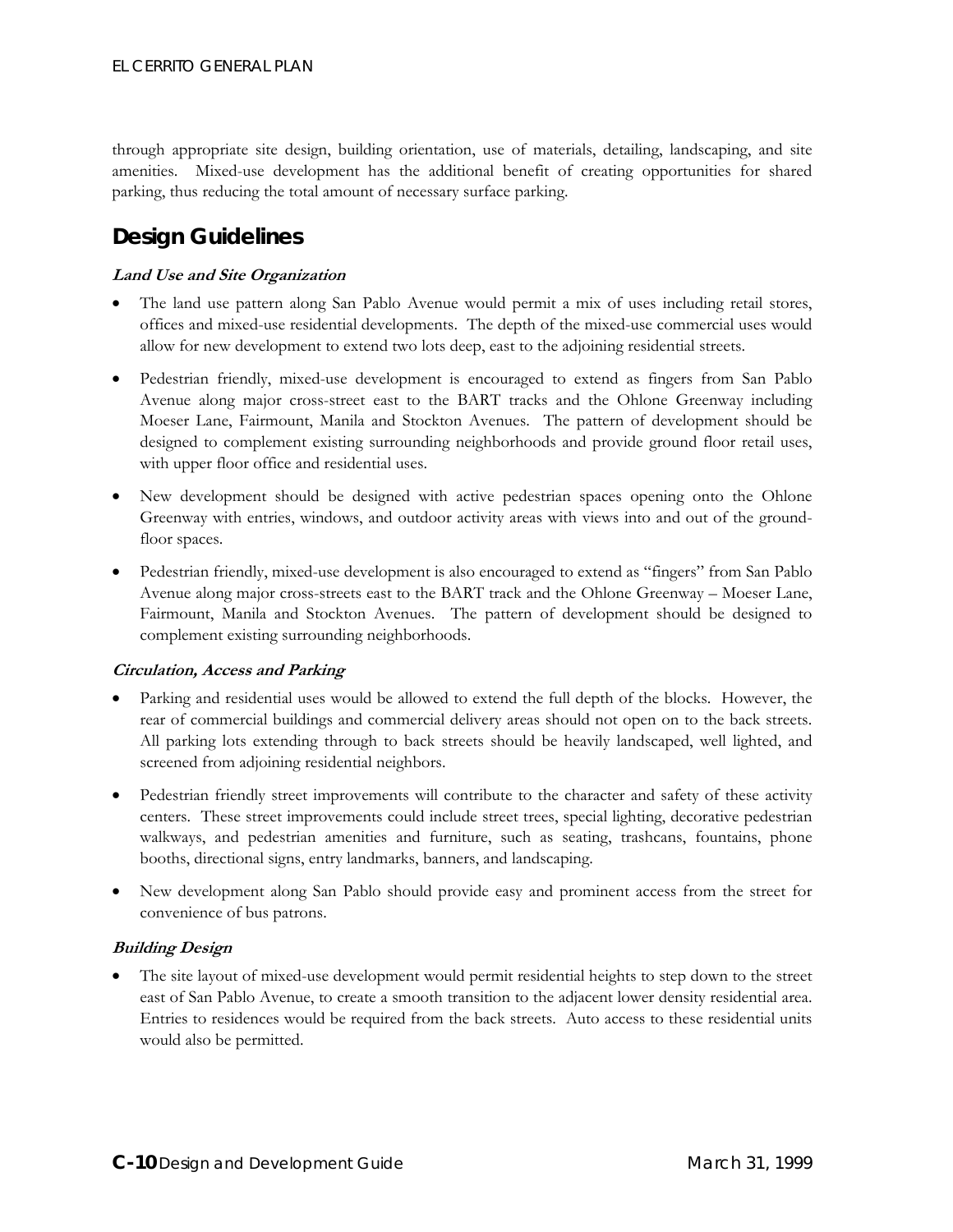- New development should be designed to open onto pedestrian ways and provide entries, windows and activities with views into and out of the ground-floor spaces, especially where such development abuts the Ohlone Greenway.
- Entries to residential uses would be required from the adjoining residential streets. Auto access to residential parking would also be permitted from residential streets.
- Commercial sites should locate buildings behind the sidewalks along San Pablo Avenue to help create a continuous commercial building frontage along San Pablo Avenue.

#### **Landscaping**

- San Pablo Avenue should be designed with a continuous urban streetscape character, with buildings placed at the back of wide pedestrian oriented sidewalks, with large canopy street trees, pedestrian scale lighting and street furniture.
- The residential streets should be designed with a residential character with front yard setbacks similar to adjoining residential lots, street trees, and residential building entries and windows facing onto the street.
- Where parking lots serving abutting commercial activities are permitted within multi-family residential districts, parking areas should be screened from adjoining residential uses with appropriate setbacks, decorative fencing, berms and landscaping materials (shrubs, trees and ground cover).

#### **Design Details**

- Commercial lighting and parking lot lighting should not shine onto adjoining private outdoor spaces and yards of adjoining residences.
- Signs on residential streets should be limited to building identification signs, directional signs, and unit numbering signs. Commercial signage should not face adjoining residential areas.
- Corner sites provide opportunities for landmark building elements to be incorporated into the building design and site layout. Landmark elements may include towers, unique roof shapes, unique façade treatments, and taller buildings at the corners and at major building entries that help to visually identify the area from San Pablo Avenue.
- Building signage should adequately convey directional information needed by motorists and pedestrians, provide sufficient business identification, and reflect the character and scale of pedestrian areas. Large outdoor advertising signs should not be permitted.

### **Neighborhood Commercial Districts**

Two neighborhood commercial districts are located in El Cerrito. One center is on Fairmount Avenue between Colusa and Ramona Avenues. The second center is on Stockton between Ashbury Avenue and Everett Street. A third small retail store, a food market, is located on Potrero Avenue and Liberty Street. These centers are small, unique retail and office districts that provide local services and goods to surrounding residents. Neighbors can easily walk to the retail shopping centers, thus reducing their dependence on automobiles.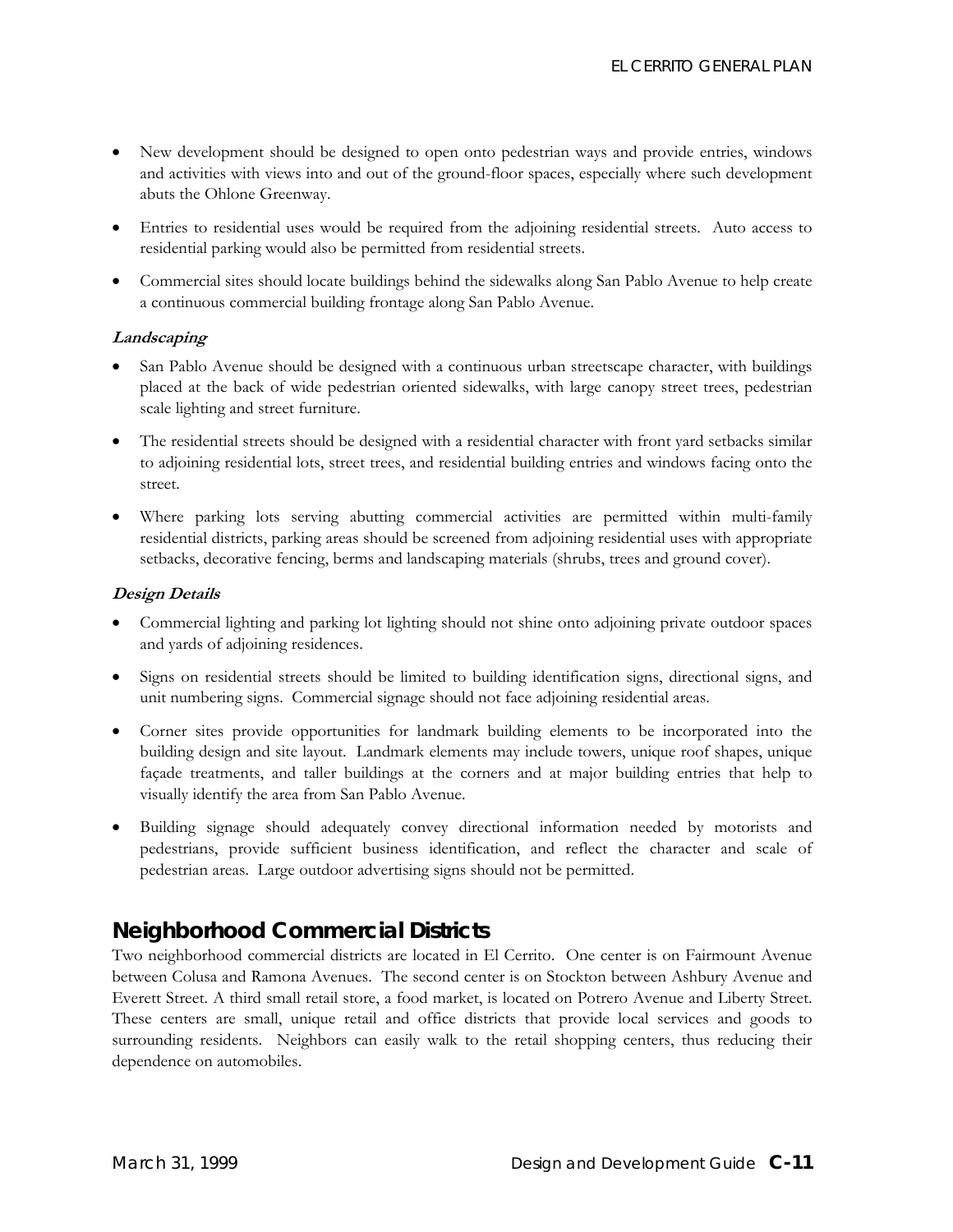# *Future Development Concept*

The commercial centers are encouraged to continue and improve at their current locations and to emphasize a range of goods and services for the convenience of nearby residents. Pedestrian and streetscape improvements would help make these centers more enjoyable and attractive places. More intensive development is encouraged in these neighborhood centers, such as upper-floor residential uses, and additional retail stores providing goods and services to local residents.

Additional small neighborhood retail centers may be permitted in residential areas provided the use does not create undue traffic congestion or otherwise overburden neighborhoods.

### *Design Guidelines*

#### **Land Use and Site Organization**

- The neighborhood commercial districts are envisioned to provide primarily local retail goods and services to residences in the immediate surrounding neighborhoods. The areas are intended to provide opportunities for residents to walk or ride bikes to nearby stores for food and services and other daily needs. These small centers also allow space for cafes, small restaurants, and other specialty retail outlets that help create a unique friendly environment for locals to gather and meet on an informal basis. Uses encouraged for these areas include a small pub, bakery, clothing store, tailor, barber and hair salon, and a small conveyance grocery store.
- These small centers would also allow for small office uses such as realtors, professional offices, and small banks, either on the ground floor or on upper floor of mixed-use buildings.
- Mixed-use retail and residential developments are also encouraged with ground floor retail uses and upper floors for residential units.

#### **Circulation, Access and Parking**

- Parking should be provided in the rear or to the side of commercial buildings.
- Street parking should be maintained directly in front of commercial buildings wherever possible.
- Pedestrian crossing and sidewalks should be enhanced to make them more pedestrian friendly and accentuate the neighborhood center through the use of decorative paving materials, special pedestrian street lighting, landscaping and other streetscape elements.

#### **Building Design**

- Buildings in the neighborhood commercial areas should be designed in a scale and character compatible with surrounding residential areas.
- Buildings should be located at the back of sidewalks in the neighborhood commercial centers with building openings facing onto the sidewalks.
- Building openings, windows, entryways, and other pedestrian oriented activities should occupy a minimum of 60% of the ground floor building frontage.